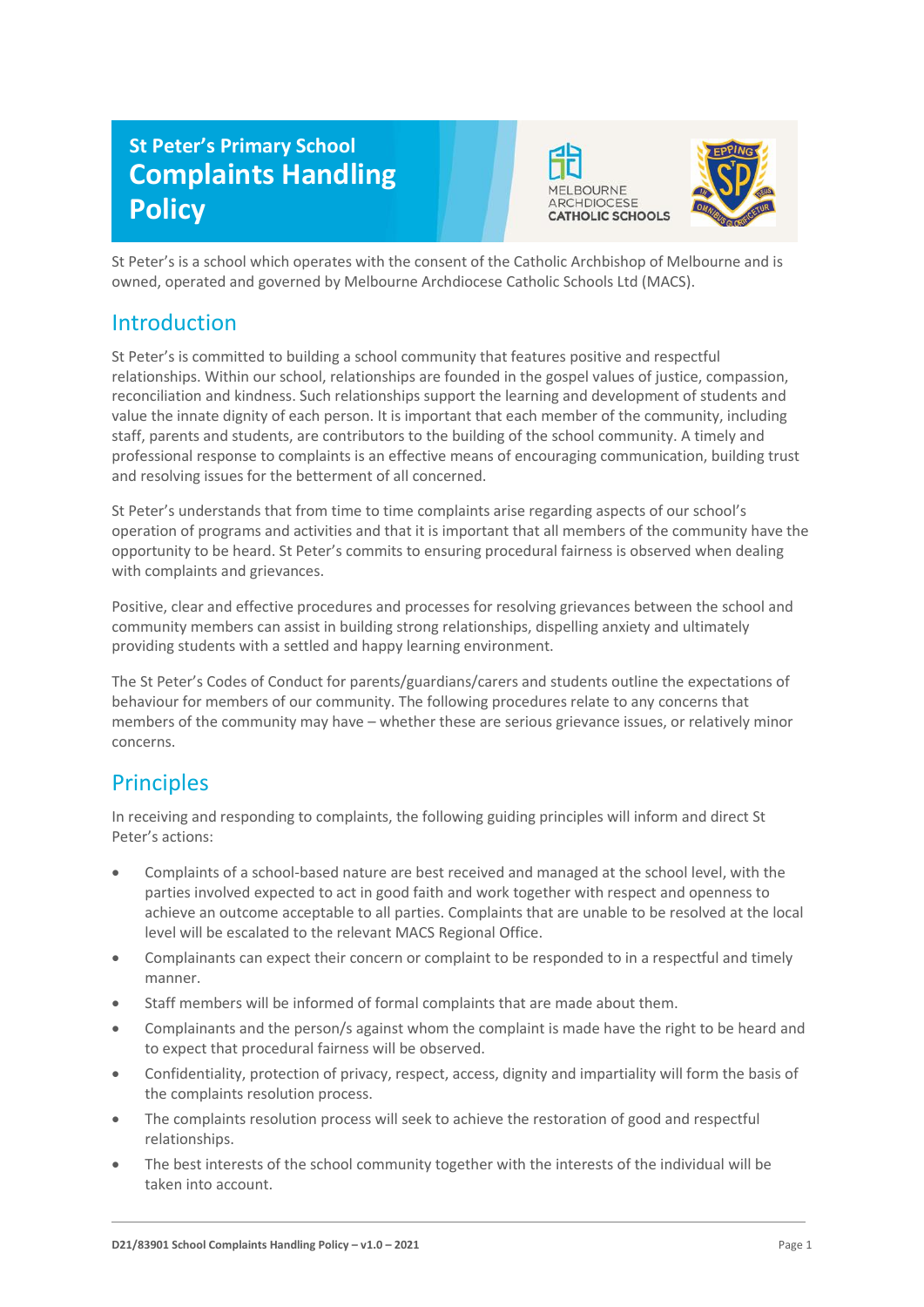## Definition

### **Complaint**

A complaint is an expression of dissatisfaction with an action taken, decision made, service provided or handling of an issue at a MACS school.

## Providing Feedback to St Peter's

St Peter's has procedures and processes in place by which parents/guardians/carers and the broader school community can confidently raise concerns in the knowledge that they will be listened to and their concerns will be professionally managed in a timely, confidential and appropriate manner.

Relationships with the school community are important to us. We take complaints raised by parents/guardians/carers and the broader school community seriously. There are many avenues to provide feedback to school staff. These include:

- annual formal parent/guardian/carer survey
- formally scheduled parent/guardian/carer feedback forums
- meetings with the principal or other staff members to express concerns

### Who to Contact to Make a Complaint

The nature of the complaint will determine who is the most appropriate person or body to manage the concerns raised. Complaints should be directed to the St Peter's principal in the first instance.

For complaints of a serious nature involving school staff, the following additional information is provided.

### **Misconduct or serious misconduct**

All complaints of alleged misconduct or serious misconduct by a teacher or staff member should be reported to the principal of St Peter's

Complaints about teachers can also be reported to the Victorian Institute of Teaching (VIT) – the regulator in relation to the registration and investigation of serious misconduct (including conduct which is of a physical or emotional nature) of all teachers in the state of Victoria. If unsure whether the complaint constitutes serious misconduct by a teacher, contact the VIT on 1300 888 067 or [vit@vit.vic.edu.au.](mailto:vit@vit.vic.edu.au)

In some cases, certain actions which involve physical or emotional misconduct, such as unlawful assault or threats to the person, may constitute a criminal offence. These types of offences should be reported to and investigated by the police. Initial consultation with the principal of St Peter's may help to determine the appropriate course of action in these circumstances.

### **Child abuse (including sexual offences)**

Complaints of alleged child abuse (including sexual offences) of school students should be reported to the principal of St Peter's.

There are legal obligations on all adults to report child abuse to police once a reasonable belief is formed that a sexual offence has been committed against a child.

Failure to disclose a sexual offence against a child is a criminal offence under section 327 of the *Crimes Act 1958* (Vic.) (Crimes Act) and applies to all adults (18 years of age and over) in Victoria.

Communication with children under 16 years of age by teachers, staff or any other person to prepare or groom a child for future sexual activity is a criminal offence under section 49M(1) of the Crimes Act and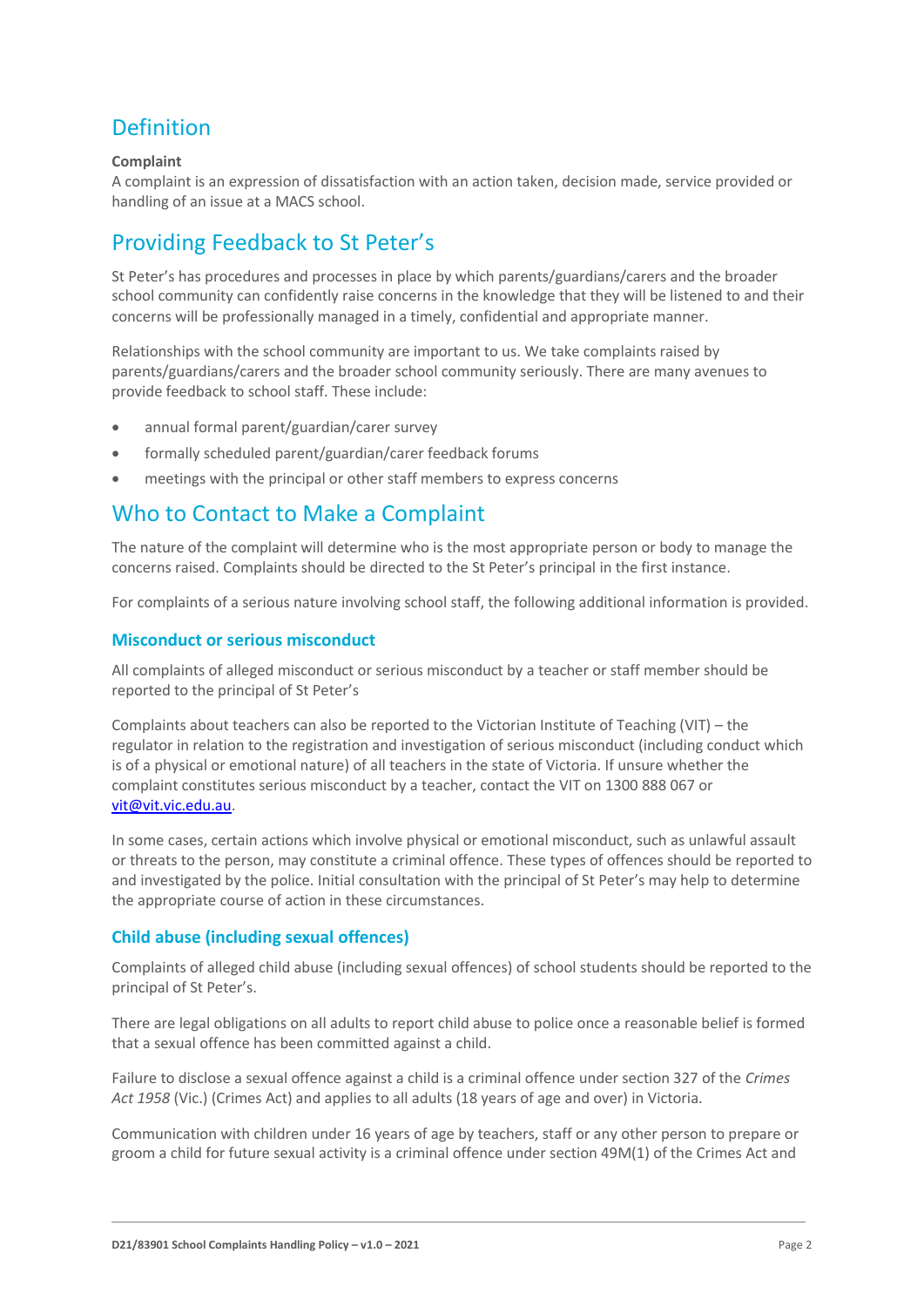must be reported to the police. The offence of grooming applies to any person aged 18 years or over and does not apply to communication between people who are both under 18 years of age.

### **Complaints against the principal of St Peter's.**

In the case of a complaint involving the principal of St Peter's, the appropriate MACS Regional General Manager should be informed immediately.

MACS Regional Offices are located in the north, south, east and west of metropolitan Melbourne. Contact details are listed at the end of this policy.

#### **Complaints against the clergy or other persons involved in religious ministry**

If the complaint relates to the clergy or other persons involved in religious ministry with St Peter's the complainant should contact and seek advice from the Professional Standards unit of the Vicar General's Office in the Archdiocese of Melbourne, 383 Albert Street, East Melbourne. Visit [www.melbournecatholic.org](http://www.melbournecatholic.org/) or contact 03 9926 5677. If the person is a member of a religious order, the complainant should also contact the provincial head or professional standards office of that congregation or religious order.

#### **Anonymous complaints**

St Peter's endeavours to address and respond to all complaints. In some situations, we may not be able to fully address complaints that are made anonymously or without sufficient detail being provided to enable an inquiry or resolution of the matter. To ensure procedural fairness, respondents have a right to know the particulars of the allegations being made against them and be given an opportunity to respond to them. Where possible, complainants are encouraged to give their names and to be reassured that we will deal with complaints professionally and in accordance with procedural fairness and confidentiality. If the complainant wishes to remain anonymous, it is at the principal's discretion what, if any, action will be taken. Anonymous complaints will be recorded in the same manner that all other complaints are recorded.

### **Complaints in relation to Information Sharing Schemes**

St Peter's is a prescribed Information Sharing Entity (ISE) that may share information under the Child Information Sharing Scheme (CISS) and the Family Violence Information Sharing Scheme (FVISS).

The school, as an ISE, may receive complaints from individuals in relation to its conduct as an ISE under the CISS or FVISS. It may also receive a complaint from another ISE.

The following information is recorded where a complaint is received under the CISS or FVISS:

- the date the complaint was made and received
- the nature of the complaint
- the action taken to resolve the complaint
- the action taken to lessen or prevent the issue from recurring
- the time taken to resolve the complaint
- further action taken if the complaint was not resolved.

#### **Complaints relating to reportable conduct**

Legal obligations are imposed on the MACS Head of Entity to report to the Commission for Child and Young People (CCYP), and investigate allegations of reportable conduct, where those allegations are based on a person's reasonable belief that reportable conduct or misconduct involving reportable conduct has occurred. Reportable conduct includes the following:

- sexual offences against, with or in the presence of a child
- sexual misconduct against, with or in the presence of a child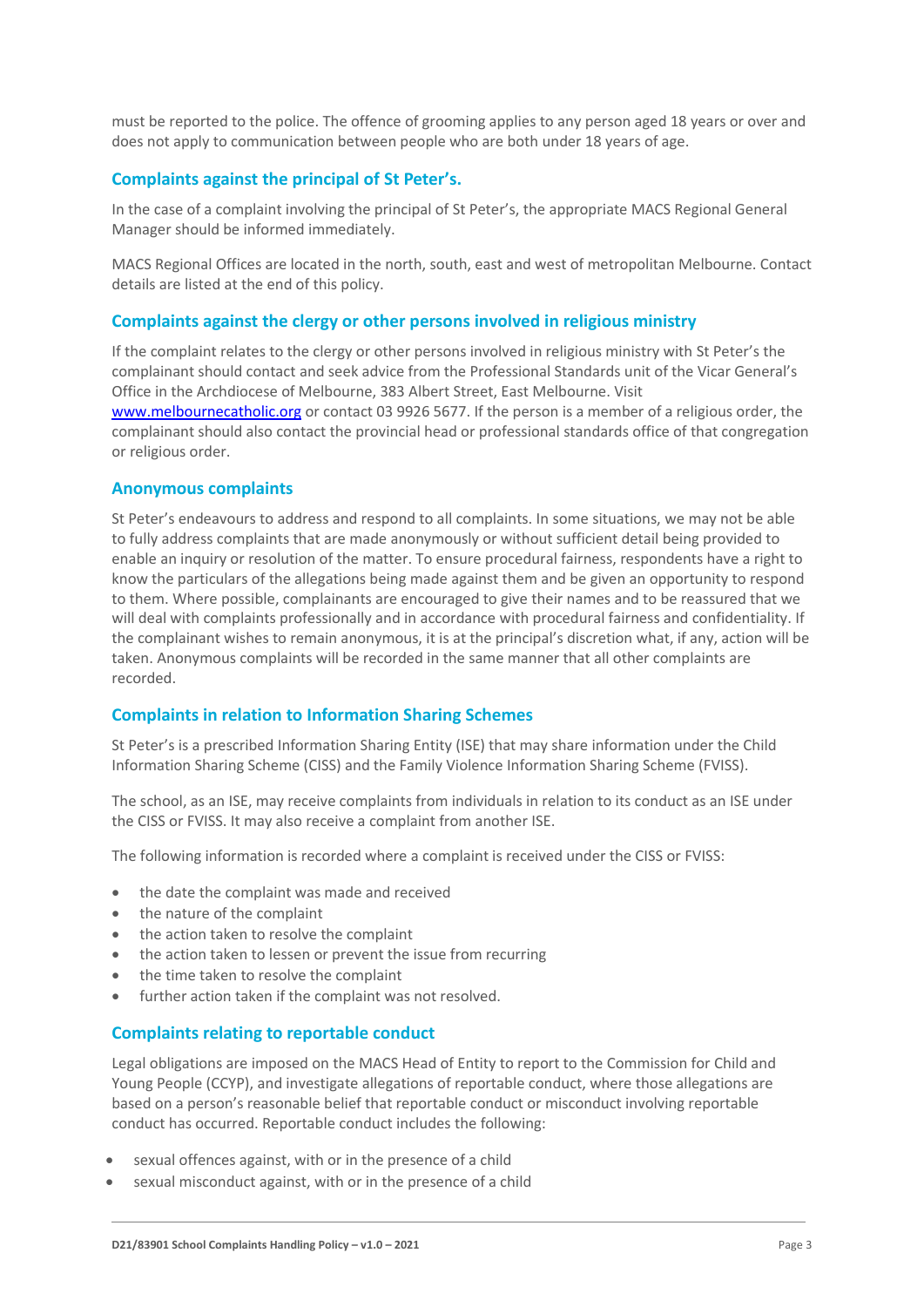- physical violence against, with or in the presence of a child
- behaviour that causes significant psychological or emotional harm
- significant neglect.

Complaints relating to a reportable conduct allegation which meets the requisite threshold and which involves a MACS employee (which amongst others, can include a teacher, principal, volunteer or contractor) must be reported.

Complaints of reportable conduct in relation to an employee (other than a principal) at a MACS primary school or MACS secondary college should be reported to the principal of the school. Complaints of reportable conduct involving a principal at a MACS primary school or MACS secondary college should be reported to the MACS Regional General Manager.

Further information can be found in the School's [Reportable Conduct Policy](https://www.stprepp.catholic.edu.au/_files/ugd/9ea2db_823ccb32ec9f49bcb99cdf5da2ac981d.pdf)

## Procedures for Complaints about Issues at St Peter's

St Peter's has developed and maintains a fair, effective and efficient complaints-handling procedure so that complaints about events or decisions at St Peter's can be addressed. The following steps can guide the procedure in making a complaint about issues arising at St Peter's.

### **Clarify the issue**

- Be clear about the topic or issue to be discussed.
- Be mindful of the need to ascertain all the facts relating to the circumstances of the topic or issue.
- Think about what would be an acceptable outcome.
- Check and observe the St Peter's complaints handling policy.

### **Making the complaint**

- Write an appropriate note or email to the relevant person (e.g. classroom teacher) outlining your concerns.
- Make an appointment to speak via phone or in person with the relevant person/s.
- Consider speaking with the St Peter's student wellbeing leader, if appropriate.
- Arrange meeting times or phone calls through the St Peter's office.
- Ensure the relevant person/s is given a reasonable amount of time to take the steps required to resolve or address the concerns.

### **Contact the principal or deputy principal**

- If the issue remains unresolved after discussion with the relevant person/s at the school, request an appointment, through the St Peter's office, to discuss the concern with the principal or deputy principal.
- The principal may be represented by another senior staff member. If the relevant staff member is going to be present at the meeting, the meeting time is more likely to occur outside classroom hours.

## Expectations of and Information for Parents/Guardians/Carers

In making a complaint, St Peter's requests and expects that the complainant will:

- raise the concern or complaint as soon as possible after the issue has arisen
- communicate and respond in ways that are constructive, fair and respectful
- provide complete and factual information about the concern or complaint
- observe confidentiality and a respect for sensitive issues
- act in good faith to achieve an outcome acceptable to all parties
- have realistic and reasonable expectations about possible outcomes/remedies.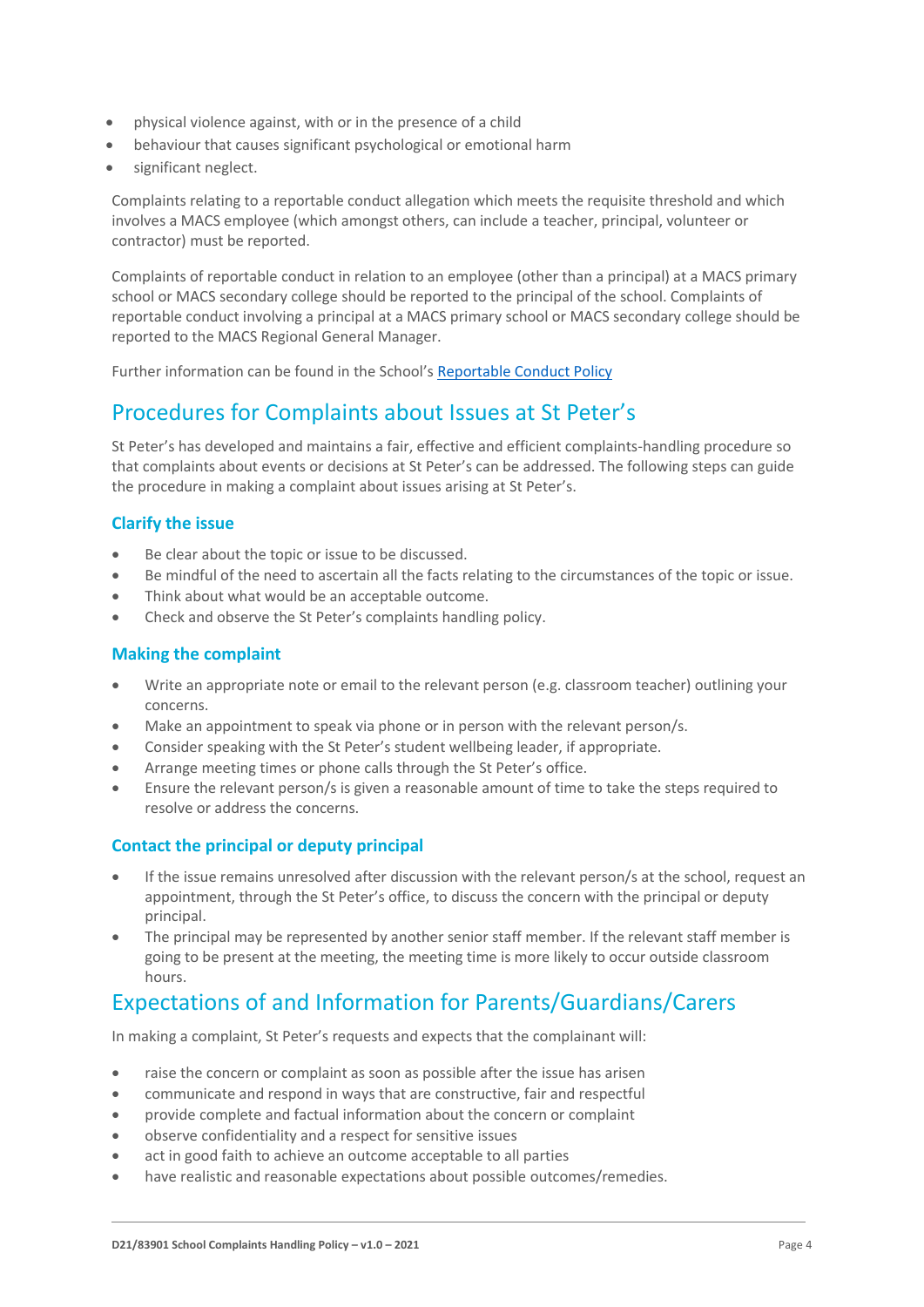If your concern/complaint relates to your child's treatment by another student or students while at St Peter's, we expect that you will refer your complaint directly to the school, via your child's class teacher, deputy principal or principal. Under no circumstances should you approach another student in the care of the school to discuss the issue or chastise them. Direct contact with parents to resolve the matter is also discouraged if the complaint pertains to issues or incidents that have arisen at the school.

Parents/guardians/carers making complaints are to be respectful, confidential and courteous. Parents/guardians/carers who are unreasonable, threatening or discourteous can expect their discussions with the principal to be terminated until such time as an alternative discussion time is arranged by the school.

## Process for Dealing with Complaints

The school will record the details of all complaints including the name and contact details of the persons making the complaint. The school will then refer the complaint to the most appropriate person to undertake an inquiry. There will be many occasions that this will be someone other than the principal. The staff member conducting the inquiry may conduct a preliminary inquiry or communicate with the parent to discuss the matter further.

If the scope of the inquiry is beyond the capacity or jurisdiction of the school, the matter will be referred to the MACS Regional General Manager and the parent/guardian/carer will be informed of the referral.

Parents/guardians/carers discussing complaints with the principal may be accompanied by a support person. The support person can be a family member, a friend or a professional with knowledge of the student. Any person acting in a professional capacity on behalf of the parents/guardians/carers must provide their occupational details and full name prior to the meeting being held. It is at the principal's discretion if an external professional is a participating member of any school meeting. The support person may encourage and facilitate sharing of parent/guardian/carer knowledge, perception and issues. The support person should support a positive working relationship between all parties. The support person does not speak on behalf of parents/guardians/carers when discussing complaints with the principal.

Any inquiry conducted by the school will be done so in a timely, efficient and confidential manner, ensuring the fair principles on natural justice are applied for all. Parents/guardians/carers will be provided with an anticipated timeframe for a resolution. The staff member conducting the inquiry will record the details of the inquiry.

Privacy laws may prohibit information being provided to the complainant of any specific action that has been taken in relation to individuals about whom the complaint has been raised.